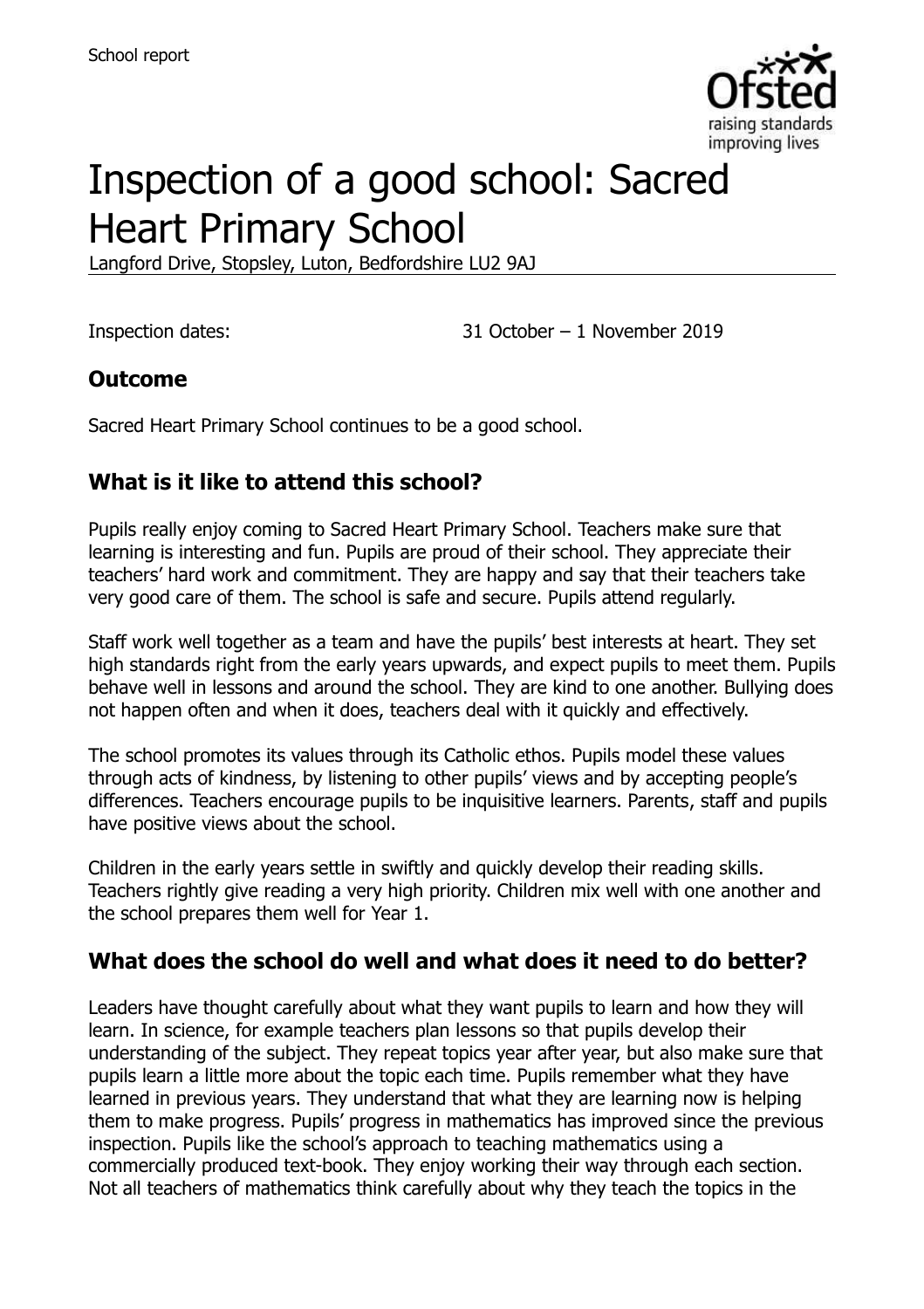

order that they do.

Leaders make sure that children in the early years begin to read as soon as they start school. Teachers are well trained in teaching reading. They quickly identify any children who start to fall behind. These children receive extra help in groups or a one-to-one basis. Some children make rapid improvements because of this but are not always moved up immediately to the next group. Pupils read with great confidence and in Year 2 achieve much better than most other schools do in national tests. Last year, pupils in Year 6 did not achieve as well as they usually do in reading. Leaders and governors believe this was due to pupils not finishing the test paper and also to their weaker comprehension skills. Leaders have already identified ways to stop this happening again.

Pupils experience a range of exciting activities outside the classroom. They become members of the school council, the anti-bullying club (ABC) and faith ambassadors. They attend multi-faith story telling sessions, Shakespeare workshops and sessions on financial awareness led by a national bank. Year 6 pupils have the chance to experience what it was like to be a child who was evacuated during the Second World War. The school encourages pupils to make a positive contribution to the local community. Pupils visit the neighbouring special school, take part on the Luton Peace Walk and sing Christmas carols at Luton Airport.

Behaviour in lessons is good. Teachers make the most of pupils' positive attitudes and plan lessons which are exciting and fun for everyone. Pupils support one another if a classmate struggles to give the correct answer. Pupils with special educational needs (SEN) and/or disabilities achieve well due to the support of the additional adults. Leaders make good use of the extra money (the Pupil Premium) they get for disadvantaged pupils who are at risk of underachieving. Bullying is a rare event and pupils who are ABC members are determined that it stays that way.

Leaders and governors know what the school does well and what it could do better. They have thought carefully about the subjects that are taught and how they can prepare pupils to move on to their secondary school. They have high expectations of their staff, but also consider teachers' workload. A good example of this is the introduction of teachers giving pupils more verbal feedback, and not requiring them to mark every piece of work that pupils produce.

#### **Safeguarding**

The arrangements for safeguarding are effective.

Checks on the suitability of staff who work at the school are thorough. Staff receive regular training in the things they need to know in order to keep children safe. Pupils say that they feel safe in school. The school has a good relationship with the local police community service officer (PCSO). Leaders invite her and external organisations to speak to staff and pupils. The school makes effective use of its family support workers.

Procedures to raise concerns about pupils are clear and staff make effective use of these. Pupils who attend alternative provision are checked on closely and regularly.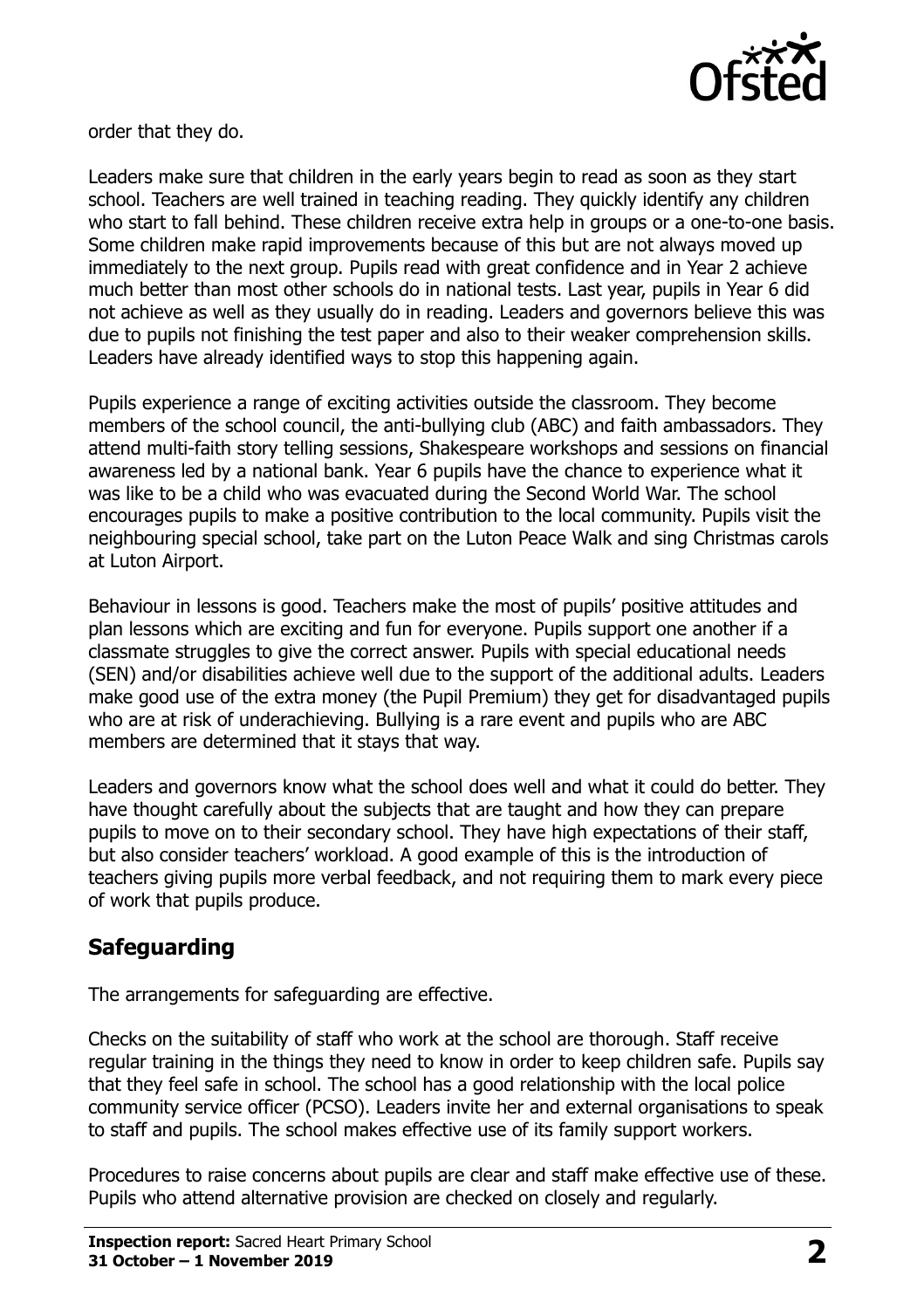

#### **What does the school need to do to improve?**

# **(Information for the school and appropriate authority)**

- Some subjects have produced their own curriculum plans and schemes of learning. Other subjects use commercially produced materials. The subject leaders who have produced their own plans have given careful consideration to how these are structured. Other subjects, such as mathematics, have given less thought to this aspect. The school should ensure that these subject leaders and the teachers explore the reasons why the curriculum is structured in the way that it is, even if it secures positive outcomes.
- **Pupils' attainment in the combined measure for reading, writing and in mathematics** uncharacteristically dipped in Year 6 in 2019. This was due to pupils underperforming in the reading test. Leaders need to ensure that pupils' stamina is strengthened and that they develop better reading comprehension skills to avoid a repetition of the previous year's results.
- Some children who receive additional support for their reading make good progress due to the impact of these interventions. The school has set times in the year when they review the ability groups children are taught in. Leaders need to review children's reading abilities on an ongoing basis and move them to a different group immediately if it is appropriate to do so.

#### **Background**

When we have judged a school to be good we will then normally go into the school about once every four years to confirm that the school remains good. This is called a section 8 inspection of a good school or non-exempt outstanding school. We do not give graded judgements on a section 8 inspection. However, if we find some evidence that the school could now be better than good or that standards may be declining, then the next inspection will be a section 5 inspection. Usually this is within one to two years of the date of the section 8 inspection. If we have serious concerns about safeguarding, behaviour or the quality of education, we will convert the section 8 inspection to a section 5 inspection immediately.

This is the second section 8 inspection since we judged Sacred Heart Primary School to be good on 23 February 2016.

#### **How can I feed back my views?**

You can use [Ofsted Parent View](https://parentview.ofsted.gov.uk/) to give Ofsted your opinion on your child's school, or to find out what other parents and carers think. We use Ofsted Parent View information when deciding which schools to inspect, when to inspect them and as part of their inspection.

The Department for Education has further quidance on how to complain about a school.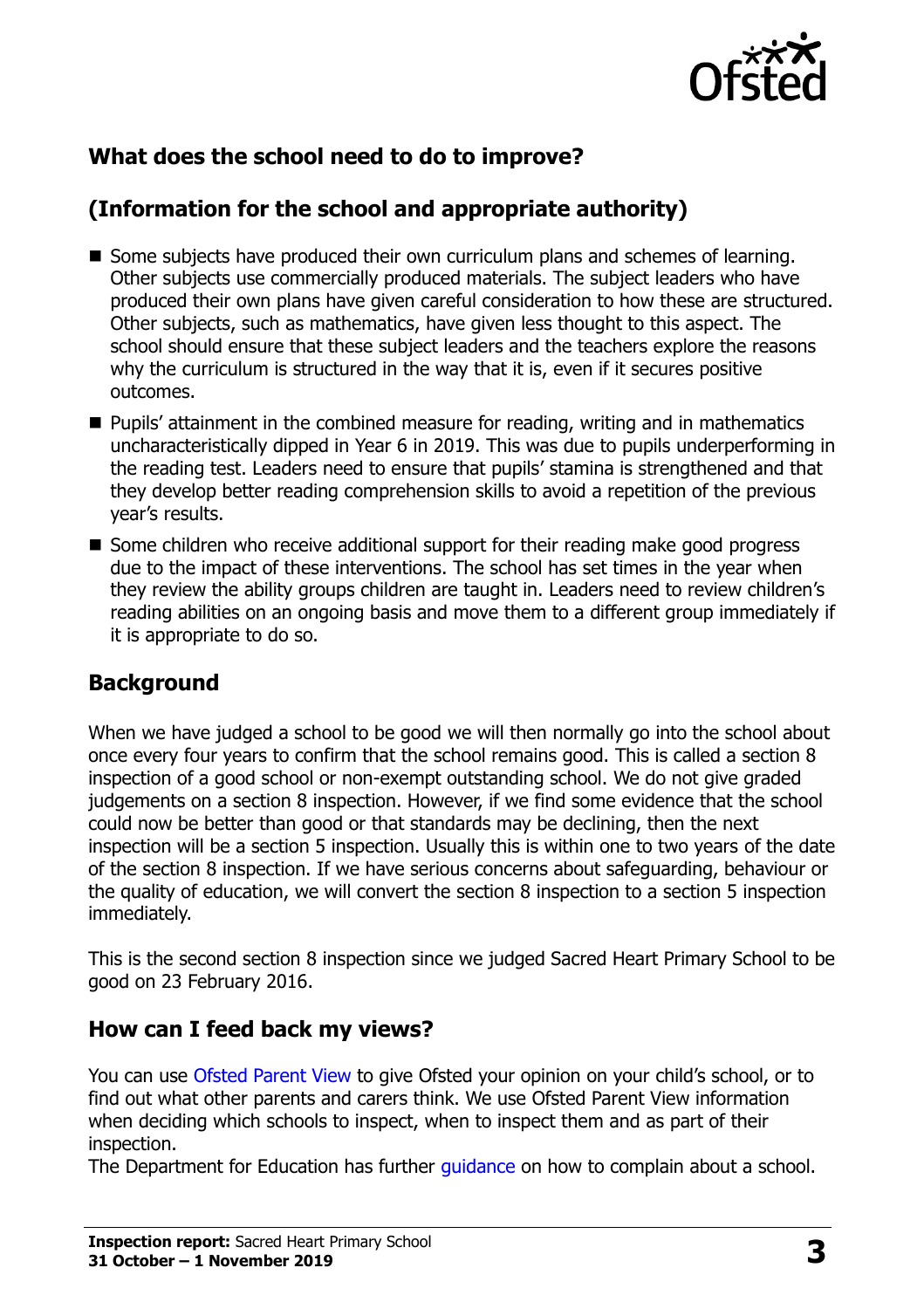

If you are not happy with the inspection or the report, you can [complain to Ofsted.](https://www.gov.uk/complain-ofsted-report)

## **Further information**

You can search for [published performance information](http://www.compare-school-performance.service.gov.uk/) about the school.

In the report, '[disadvantaged pupils](http://www.gov.uk/guidance/pupil-premium-information-for-schools-and-alternative-provision-settings)' refers to those pupils who attract government pupil premium funding: pupils claiming free school meals at any point in the last six years and pupils in care or who left care through adoption or another formal route.

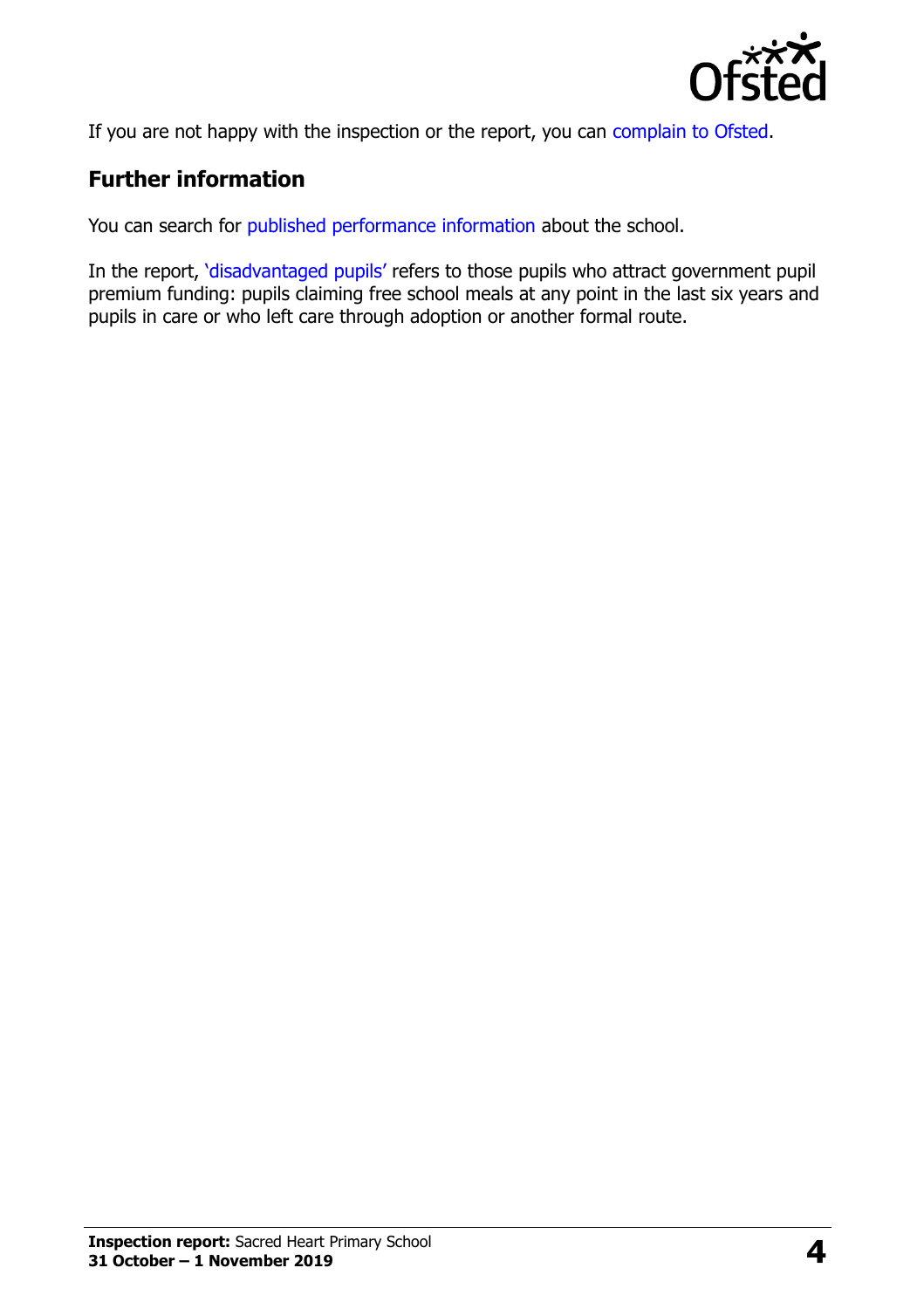

#### **School details**

| Unique reference number             | 109640                      |
|-------------------------------------|-----------------------------|
| <b>Local authority</b>              | Luton                       |
| <b>Inspection number</b>            | 10110280                    |
| <b>Type of school</b>               | Primary                     |
| <b>School category</b>              | Voluntary aided             |
| Age range of pupils                 | 4 to 11                     |
| <b>Gender of pupils</b>             | Mixed                       |
| Number of pupils on the school roll | 414                         |
| <b>Appropriate authority</b>        | The governing body          |
| <b>Chair of governing body</b>      | David Byrne                 |
| <b>Headteacher</b>                  | Joan Cullen                 |
| <b>Website</b>                      | www.sacredheartluton.org.uk |
| Date of previous inspection         | 23 February 2016            |

#### **Information about this school**

- Sacred Heart Primary School is larger than the average-sized primary school and is based in Stopsley, on the outskirts of Luton.
- The school admits pupils mostly from the Roman Catholic faith and is promoted by the Diocese of Northampton.
- Some pupils attend The Lighthouse Provision, which is based at Wenlock Junior School, Beaconsfield Road, Luton LU2 0RW.
- The number of pupils eligible for pupil premium is below average. The proportion of pupils who speak English as an additional language is above average.

#### **Information about this inspection**

- $\blacksquare$  I met with the headteacher and other senior leaders, five members of the governing body and a representative of the local authority. I also met with pupils and spoke to parents at the end of school.
- $\blacksquare$  I looked in detail at three subjects reading, mathematics and science. I visited lessons in these subjects with senior leaders. I also met with teachers, curriculum leaders and pupils, and looked at a sample of pupils' work in these subjects.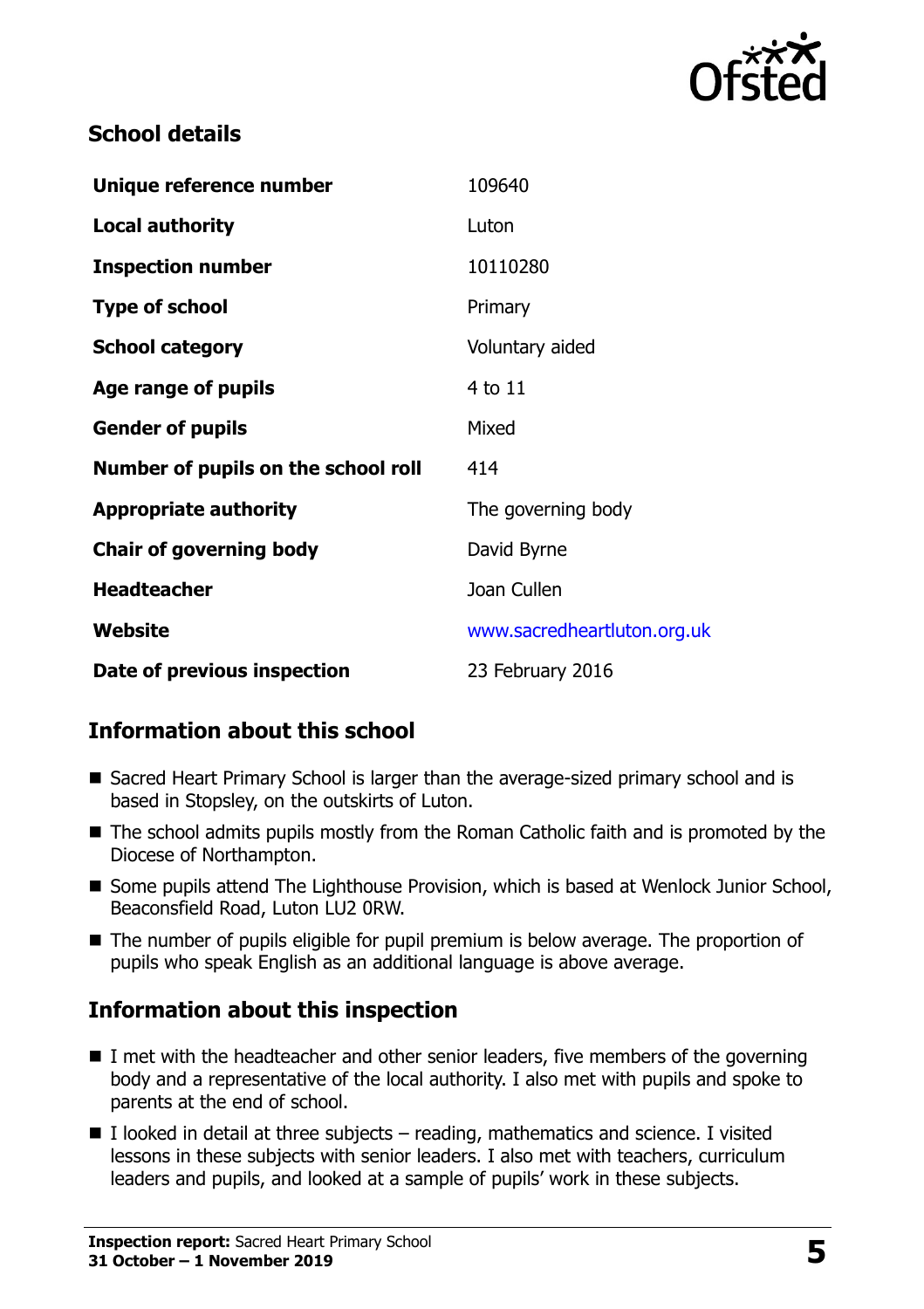

- I looked at a range of school documentation, including information on behaviour and attendance, minutes of meetings of the governing body and school policies.
- To inspect safeguarding I looked at the school's systems for appointing new members of staff and met with the person who has responsibility for safeguarding children in the school as well as the two family support workers. I also looked at how well the school records concerns it has about pupils who are at risk and the actions it takes to minimise these risks.
- I considered 39 responses to Ofsted's online survey, Parent View, including 20 free-text responses. I also considered 35 responses to the staff survey and 44 responses from pupils.

#### **Inspection team**

John Daniell, lead inspector **Contact Contact Contact Contact Contact Contact Contact Contact Contact Contact Contact Contact Contact Contact Contact Contact Contact Contact Contact Contact Contact Contact Contact Contact**